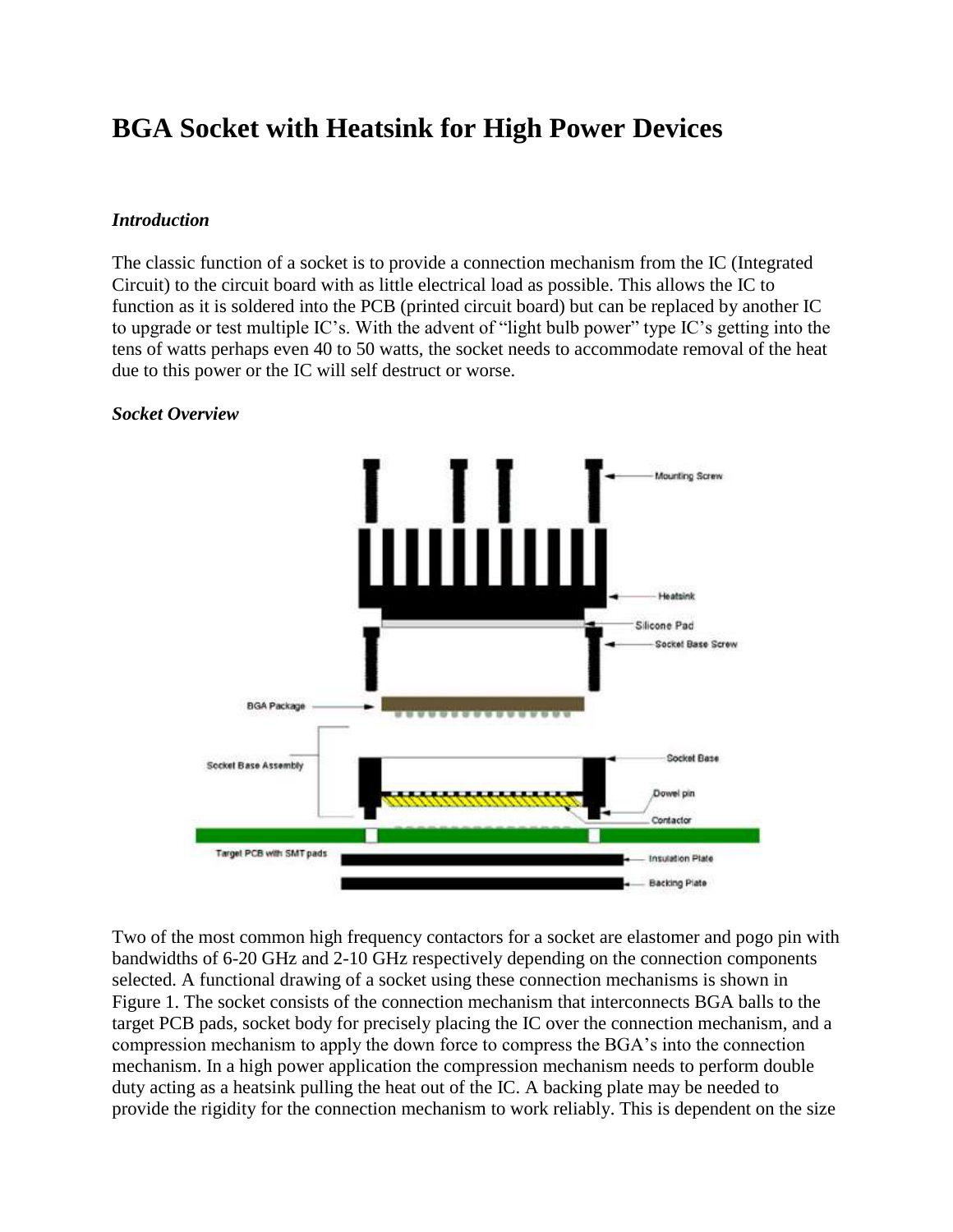of the chip, flatness required, PCB material and PCB thickness. Figure 2 shows a picture of BGA socket with 30 watt heat sink.



## *Modes of Heat Transfer*

Heat transfer can be defined as the transmission of energy from one region to another as a result of temperature difference. Heat conduction is due to the property of matter which causes heat energy to flow through the matter. Heat convection is due to the property of moving matter (naturally or under force) to carry heat energy from higher temperature region to low temperature region. Heat radiation is due to the property of matter to emit and absorb different kinds of electro-magnetic radiation.

#### *Heat Sink Function*

A common heat sink system consists of a finned metal part forced down onto the IC and pulling the heat from the IC through conduction and radiating the energy into the air. A fan is added to blow air over the heat sink to remove heat through convection which greatly lowers the temperature of the heat sink. Higher the velocity of the airflow, lower the heat sink temperature – as you would expect.

#### *Parameter Consideration*

When designing a heat sink, following are the characteristics of the IC to be considered:

- Thermal resistance from die to IC heat spreader (case)
- Size and material of the heat spreader on the IC.

Heat sink is designed to transport the heat from the heat spreader on the IC to ambient air. The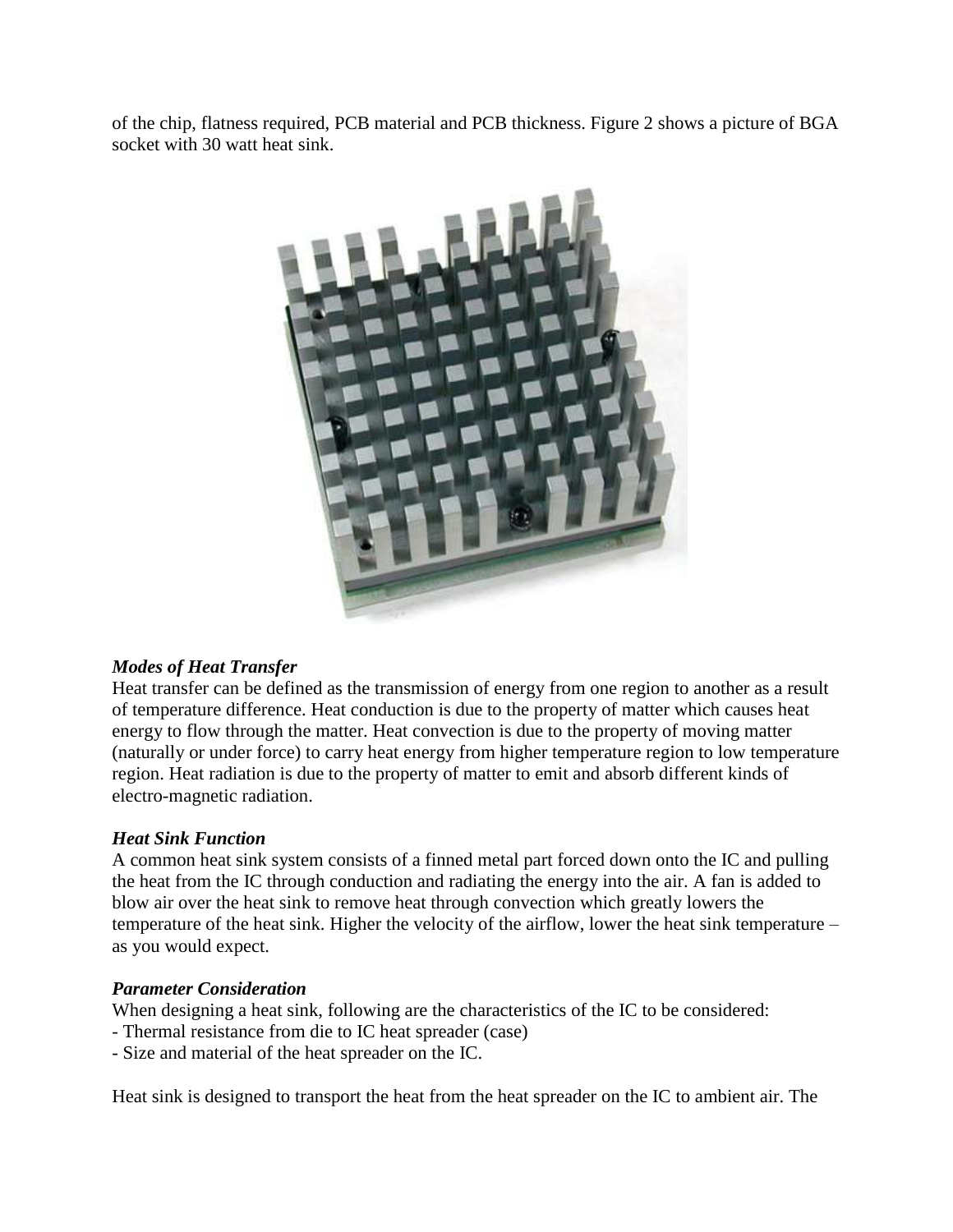other characteristics to be considered for the heatsink include the following.

- Thermal resistance from IC heat spreader (case) to heat sink
- XY area of heatsink
- Whether heatsink is finned or pin design, height of pins or fins
- Whether a fan is used and its air flow rate
- Mounting relationship of fan to heatsink vertical or horizontal
- Heatsink material (aluminum or copper typically for machined parts)
- Maximum temperature to be allowed at die
- Ambient conditions of air and wall temperature and pressure (altitude)
- Heatsink color (Black can be significantly more efficient than white)

## *Thermal Resistance*

Thermal resistance is the critical parameter of heat sink design. The thermal resistance between a silicon-die junction and the ambient air determines whether a heat sink is adequate. Total thermal resistance can be calculated as:

 $-ja = -jc + ch + ha$ 

Where:

 $ja$  (junction to ambient thermal resistance) = (T<sub>j</sub> - T<sub>a</sub>) / P

- $j$ c (junction to case thermal resistance) = (Tj Tc) / P
- $ch$  (case to heat sink thermal resistance) =  $(Tc Ti) / P$
- $_$ ha (heat sink to ambient thermal resistance) = (Ti Ta) / P
- $Ti = Heat sink temperature$
- $Tj =$  Junction temperature
- $Tc = Case temperature$
- $Ta =$  Ambient temperature
- $P = Power$  dissipation

Thermal resistance is directly proportional to thickness of the material and inversely proportional to thermal conductivity of the material and surface area of heat flow. A heat sink design can be a complex task requiring extensive math – finite element analysis, fluid dynamics, etc. Luckily there are tools to be used that can quickly give you a fairly accurate thermal model. To design a 30 watt heat sink, off-the-shelf heat sink design software – QFin was used. Designing the heat sink is an iterative process with the possibility of changing a number of the heat sink parameters as listed above. It should be noted that part of the design is to make sure that the heat sink is manufacturable. For instance, changing the length and spacing of the pins on the heatsink can reduce the cost of the heatsink substantially and sometimes even producible. Several variables (surface area of heat sink base, reduced mass, structural rigidity for ease of manufacturing, fin geometry, cross-cut pins for efficient air flow, etc.) can be modified for optimal thermal design.

#### *Thermal Interface Material*

When two surfaces are interfaced, voids between the surfaces can cause poor heat transfer. This is normally solved with a thermal interface material that fills the gap between the surfaces (e.g. thermal grease, silicone pad, etc.). Depending upon the application and mating surface a thermal interface material can be selected. Thermal grease will spill over intricate parts and cause contamination which is especially dangerous in a very fine pitch, tight tolerance socket. It becomes necessary to have a solid silicone pad for high density interfaces even though thermal resistance is higher for the silicone pad than the thermal grease.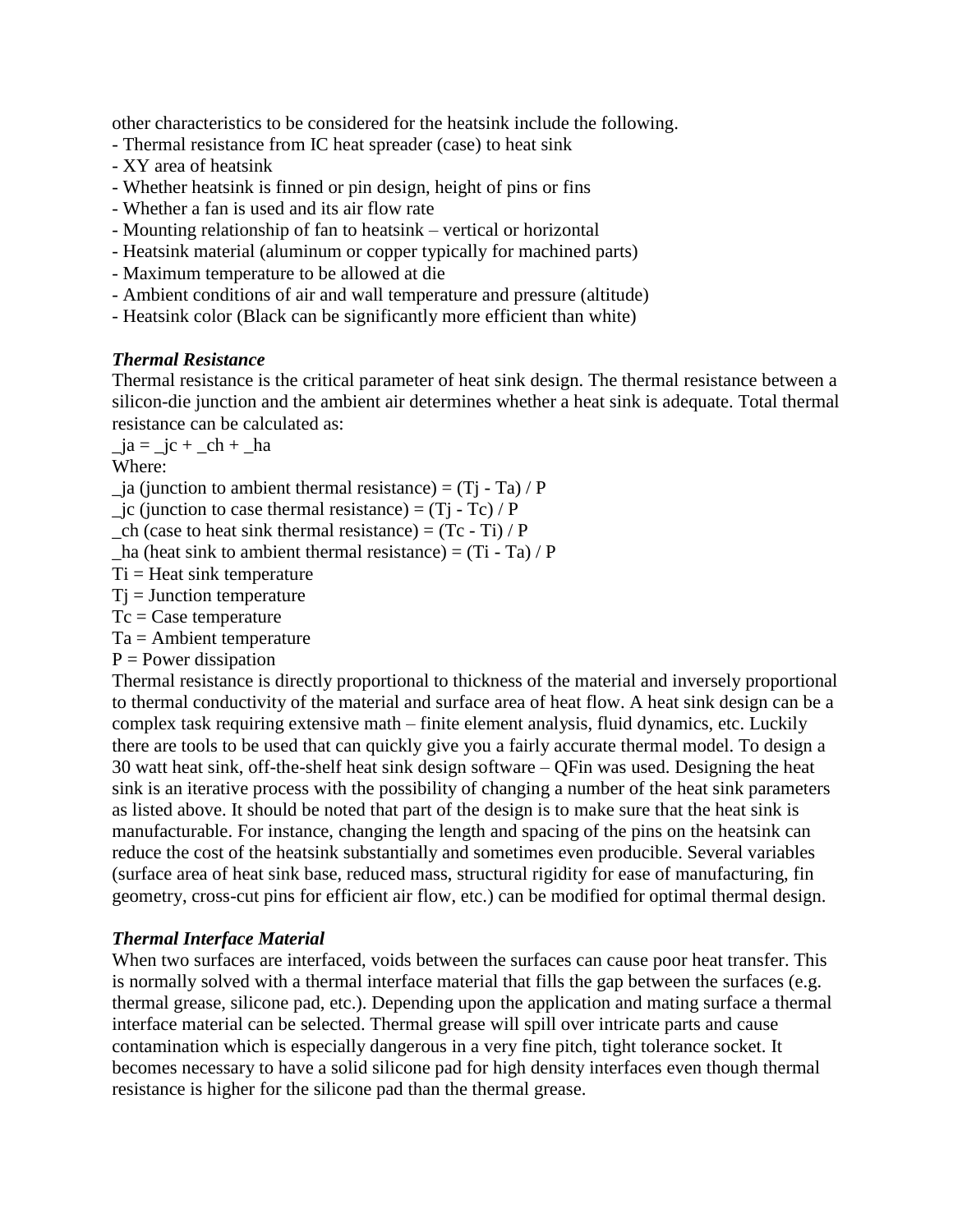#### *Heat Sink Design*

The following example uses a top mounted heatsink for an IC with an encapsulated die 16X16 mm XY dimension. The IC has a copper heat spreader with dimensions of 39.6 X 39.6 mm. The aluminum finned heat sink presses down on the IC's copper heat spreader with a 0.25mm thick thermally conductive filled polymer silicone laminate to fill possible voids between the two metal surfaces. This silicone laminate has a thermal resistance of 0.838708 C\*sq cm/W. With a size of 39.6 mm2 the temperature rise across this interface pad is approximately 1 degree C or less. The heat sink is 60.5X60.5 mm with 100 square pins of 3 mm square and 18 mm tall. A top down fan is used with 8.67 liter/second capacity to convection cool the heatsink. Ambient air temperature of 25 C and ambient pressure of 101.325 KPa were used to solve for the heat sink solution. The result at a 30-watt load from the die, the junction temperature is predicted to be 72.97 C. Figure 3 and 4 show the expected heat distribution on the heatsink. The hottest spot on the heat sink is 46.27 C with the average temperature at 36.17 C.